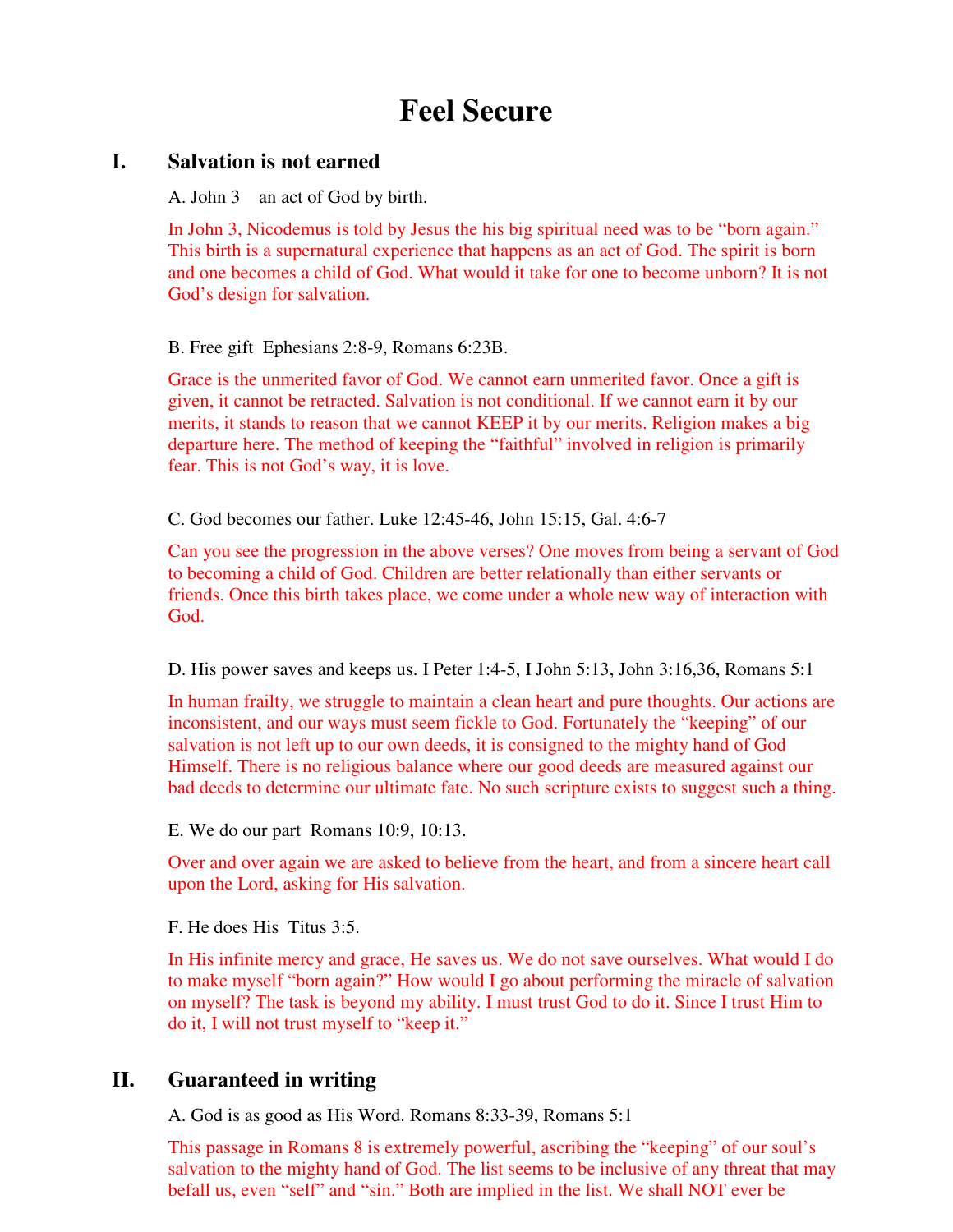separated from the love of God. We can therefore enjoy peace and security. Can we believe God's word?

B. Jesus said it was so. John 5:24, John 10:27-30

In John 5, notice the tense used, "has" "is passed" it's a done deal. We already have eternal life, if we have experienced the new birth. Eternal life is for ever and we believers already have it. Look at the John 10 passage and be thrilled at the confidence of the very Son of God, in His own ability to handle "all" opposition to our salvation.

C. Holy Spirit seals it. Eph. 1:13-14, 4:30-32

Ephesians 1 gives a sort of progression to our salvation. We "trusted" after we "heard" we "believed" salvation became "ours" and the Holy Spirit of God "sealed" us "until" the time of redemption (the resurrection). Chapter 4 gives notice, once again, to the same thought.

*Hallelujah!* God the Father, Jesus the Son, and Holy Spirit are not only in on the saving of my soul, but also the keeping.

## **III. Demonstrated in picture form. Luke 15:11-24**

Did this prodigal son at any time become a NON son? Did the father require the son to be reinitiated into the family? The son never lost his son-ship. He did lose his joy, blessing, provision, and "fellowship" from the father, as he was in his rebellious state. However he never lost his "relationship." He remained a son.

### **IV. Results of sin**

God knows that believers will still sin. In a sinful world, we still make bad choices. But God has thought of everything. He is never surprised by our weaknesses to live holy lives. God wants to be proud of His children. He wants us to be a good reflection of Him Matt. 5:16. There is a process, however, that we can expect as we fail Him.

A. Advocate is Jesus. I John 2:1

As believers, we have a lawyer on retainer. Jesus pleads our case in the presence of God.

B. Lost Joy. Psalm 51

From David's own heart, we can see the loss of joy. A constant consequence for sin is that loss. Sin is always an affront to God.

C. Broken fellowship. I John 1:7

As in the life of the prodigal son, "fellowship" is at stake not "relationship."

D. Discipline. Hebrews 12:5-6

As sinful people in a sinful world with sinful habits, we can expect to be disciplined by God. Discipline is different from punishment. Discipline is designed to yield a positive outcome; punishment is not necessarily the same. God's desire is to create in us and through us the "peaceable fruit of righteousness" Heb. 12:11. The unpleasantness of this process is incentive for us to "make our paths strait" (verse 13).

F. Death. I John 5:16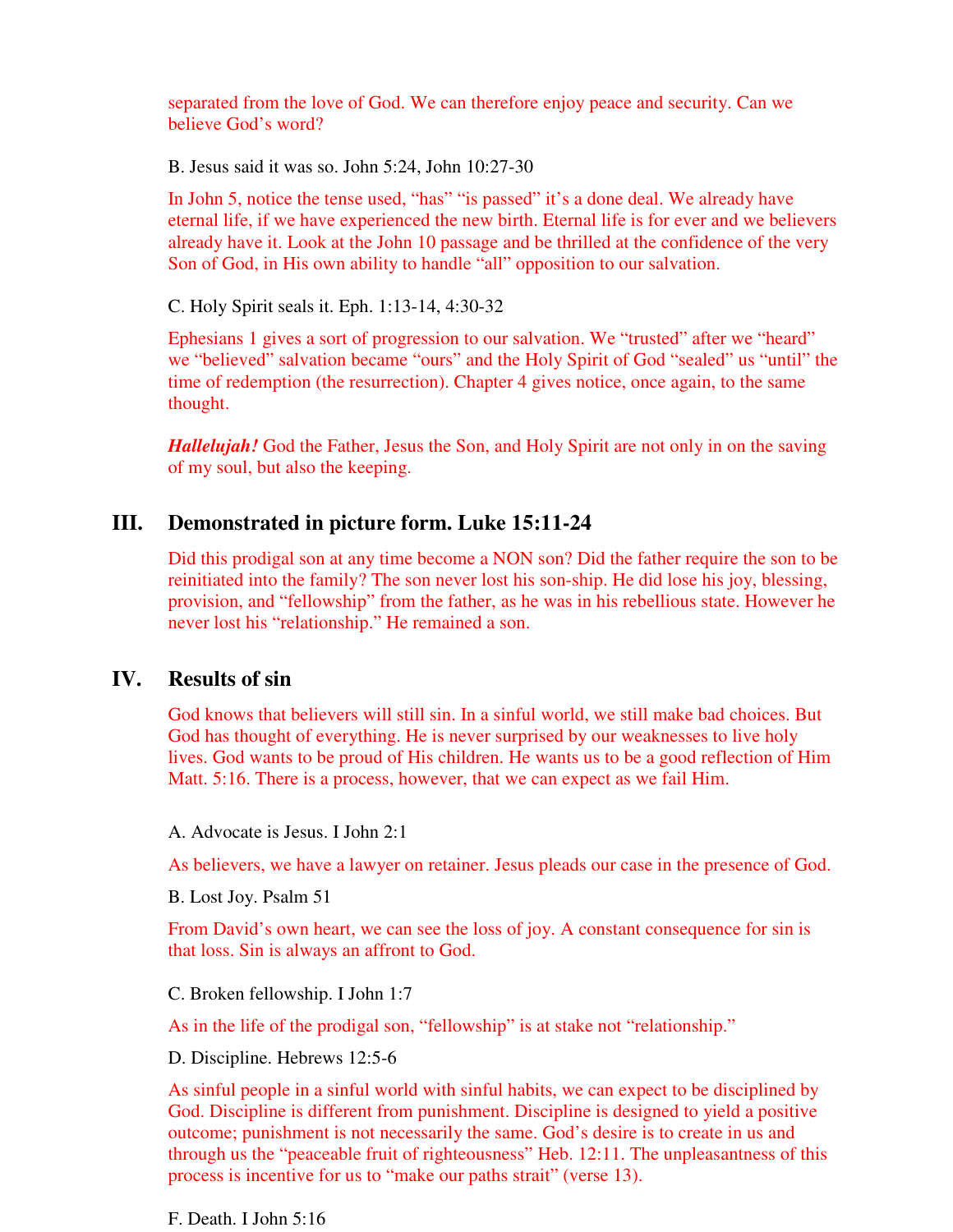How far would God go to gain the good reflection from us? At some point, God would actually give up on us. He seems to have His limit. He is said to be "long suffering" but He will not let us continue perpetually to shame His image. He may go so far as to remove us from this earth. Such a case existed in I Corinthians 5:1-5. This "believer" caused such moral shame that Paul recommended his removal by God. Of course, even beyond death, his spirit was saved (verse 5).

#### G. Confession & restoration I John 1:9

This is God's will, that we all be restored to good fellowship through private confession. Confession is us going straight to the "throne of Grace" (Hebrews 4:14-16) and telling the Great High Priest (Jesus) of our faults, naming them with specifics. Our sincere apology will always find favor with God. He will restore.